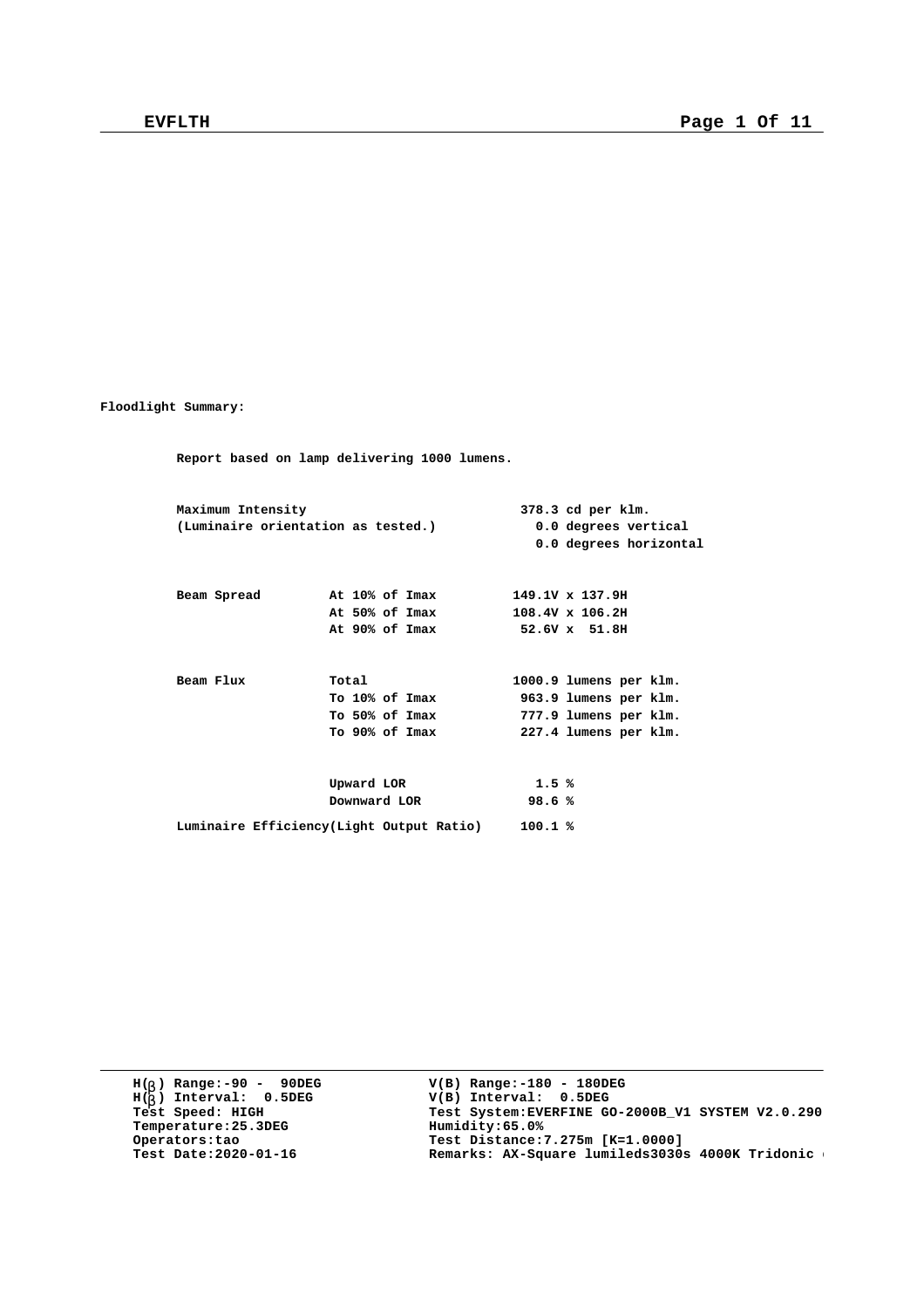$\sqrt{ }$ 

 $\overline{\phantom{a}}$ 

| Test:U:230.4V I:0.5549A P:125.8W PF:0.9839 Lamp Flux:19261.4x1 lm |       |                         |
|-------------------------------------------------------------------|-------|-------------------------|
| <b>NAME: SQUARE</b>                                               | TYPE: | <b>WEIGHT:</b>          |
| $SPEC.:$ Square-126W 120 $^{\circ}$                               | DIM.: | SERIAL No.: 20200116003 |
| MFR.: AXLUX                                                       | SUB.: | PROTECTION ANGLE:       |

#### **LUMINAIRE PHOTOMETRIC TEST REPORT**

| 150<br>$-150$<br>120<br>$-120$<br>$-90$<br>90<br>1500<br>Bobo<br>$-60$<br>60<br>4500<br><b>UNIT:cd</b><br>0.0DEG PLAN, 106.2deg<br>v<br>6000<br>0.000G PLAN, 108.4deg<br>٠<br>30<br>$-30$<br>7500 |  |
|---------------------------------------------------------------------------------------------------------------------------------------------------------------------------------------------------|--|
| AVERAGE BEAM ANGLE(50%):107.3 DEG                                                                                                                                                                 |  |

**-/+180**

| DATA OF LAMP                    |         | Eff:153.271m/W             |            |  |  |  |  |  |
|---------------------------------|---------|----------------------------|------------|--|--|--|--|--|
| <b>MODELeds3030s 4000K Ra80</b> |         | $\texttt{Imax}(\text{cd})$ | 7286       |  |  |  |  |  |
| NOMINAL POWER (W)               | 126     | AVAILABILITY(%)            | 96.4       |  |  |  |  |  |
| RATED VOLTAGE(V)                | 230     | Avai. FLUX(1m)             | 18569      |  |  |  |  |  |
| NOMINAL FLUX(1m)                | 19261.4 | LOR(%)                     | 100.1      |  |  |  |  |  |
| <b>LAMPS INSIDE</b>             | 1       | TOTAL FLUX(1m)             | 19277      |  |  |  |  |  |
| TEST VOLTAGE(V)                 | 230     | @50%(H,V)                  | 106,108DEG |  |  |  |  |  |

| 90            |                                                                                                                                |                            |                     |             |                                                                                                 |      |                               |      | AREA FLUX DIAGRAM |           |      |             |      |      |             |                                         | UNIT: 1m |                     | F t       | F a   |
|---------------|--------------------------------------------------------------------------------------------------------------------------------|----------------------------|---------------------|-------------|-------------------------------------------------------------------------------------------------|------|-------------------------------|------|-------------------|-----------|------|-------------|------|------|-------------|-----------------------------------------|----------|---------------------|-----------|-------|
| 80            |                                                                                                                                |                            |                     |             | $0.07 0.30 0.67 1.13 1.59 2.09 2.53 2.83 2.95 2.86 2.57 2.15 1.65 1.15 0.73 0.39 0.20 0.08$     |      |                               |      |                   |           |      |             |      |      |             |                                         |          |                     | 25.9      | 0.00  |
| 70            |                                                                                                                                |                            |                     |             | $0.12 0.66 1.59 2.68 4.19 7.50 12.1 16.0 17.5 17.1 14.5 9.95 5.86 $                             |      |                               |      |                   |           |      |             |      | 3.48 | 2.25 1.19   |                                         | 0.40     | 0.11                | 117       | 34.2  |
| 60            | 0.17                                                                                                                           | 0.98 2.22                  |                     |             | 5.03 13.6 28.2 43.7 52.3 56.4 55.8                                                              |      |                               |      |                   |           | 50.3 | 38.7        | 22.4 | 9.48 |             | 3.77 1.89 0.75 0.15                     |          |                     | 386       | 349   |
| 50            |                                                                                                                                |                            | 0.22 1.17 3.30 12.9 |             | 33.7                                                                                            |      | 60.2 82.4                     | 95.1 | 102               | 101       | 93.0 | 78.9        | 53.0 | 26.5 |             | 8.53 2.52 1.02 0.20                     |          |                     | 755       | 735   |
| 40            |                                                                                                                                | $0.26 \mid 1.36 \mid 5.83$ |                     | 25.1        | 57.692.7                                                                                        |      | 117                           | 134  | 143               | 142       | 132  | 114         | 86.0 | 48.7 | $18.6$ 3.81 |                                         |          | 1.20 0.24           | 1124 1111 |       |
| 30            | 0.28                                                                                                                           |                            | 1.60   9.81         | 37.3        | 79.2                                                                                            | 118  | 146                           | 167  | 178               | 177       | 164  | 143         | 112  | 70.1 |             | 29.8 6.37 1.41 0.28 1440 1429           |          |                     |           |       |
|               |                                                                                                                                | 0.30 1.85 14.0             |                     | $47.1$ 93.8 |                                                                                                 | 133  | 164                           | 186  | 198               | 197       | 184  | 160         | 128  | 85.4 |             | 39.4   10.5   1.67   0.31   1644   1635 |          |                     |           |       |
|               | 0.31                                                                                                                           | 2.08 17.1                  |                     | 53.8        | 103                                                                                             | 143  | 175                           | 199  | 211               | 210       | 196  | 171         | 138  | 95.8 |             | 48.6 15.0 1.97 0.32                     |          |                     | 1779 1772 |       |
|               | 0.32                                                                                                                           | 2.25                       | 18.7                | 57.3        | 107                                                                                             | 147  | 181                           | 205  | 218               | 216       | 202  | 178         | 145  | 106  |             | 56.0 18.3 2.26 0.34 1862                |          |                     |           | 1855  |
| VERTICAL (DEG | 0.32                                                                                                                           | 2.41 19.6                  |                     | 159.1       | 109                                                                                             | 149  | 182                           | 206  | 218               | 218       | 206  | 181         | 148  | 109  |             | 58.5 19.4 2.37 0.34 1890 1883           |          |                     |           |       |
|               | 0.32                                                                                                                           | 2.51 19.8                  |                     | 59.4        | 109                                                                                             | 147  | 178                           | 201  | 213               | 213       | 200  | 176         | 144  | 105  | 55.7        | 18.1                                    |          | 2.23 0.34 1844 1837 |           |       |
| $-30$         | 0.32                                                                                                                           | 2.34                       | 18.1                | 54.8        | 101                                                                                             | 138  | 168                           | 190  | 202               | 201       | 189  | 166         | 135  | 96.1 |             | $49.4$   15.2   1.97   0.33   1729      |          |                     |           | 1722  |
| $-40$         | 0.31                                                                                                                           | 1.98 14.5                  |                     | 45.0        | 87.2                                                                                            | 125  | 153                           | 173  | 184               | 183       | 171  | 150         | 121  | 82.0 |             | 39.7 11.1 1.71 0.31 1543 1534           |          |                     |           |       |
| $-50$         |                                                                                                                                | 0.29 1.68 9.28             |                     | 32.2        | 67.1                                                                                            | 103  | 127                           | 145  | 154               | 153       | 142  | 123         | 97.9 | 61.5 |             | 27.3   6.71   1.46   0.29   1252   1241 |          |                     |           |       |
| $-60$         | 0.26                                                                                                                           | 1.41                       | 4.84                | 18.5        | 42.8                                                                                            | 71.6 | 93.4                          | 107  | 113               | 112       | 104  | 89.3        | 66.7 | 38.1 |             | $14.7$   3.68   1.26   0.25             |          |                     | 883       | 866   |
| $-70$         | 0.23                                                                                                                           | 1.20 2.82                  |                     | 7.47        | 20.0 37.4 54.6                                                                                  |      |                               | 64.7 |                   | 68.6 67.6 |      | $61.9$ 51.2 | 33.9 | 16.8 |             | 5.89 2.41 1.09 0.21                     |          |                     | 498       | 468   |
| $-80$         |                                                                                                                                | 0.18 1.01 2.04             |                     |             | $3.42$ 6.14 11.4 18.4 24.7 26.2 25.6 23.1 16.9                                                  |      |                               |      |                   |           |      |             | 10.1 | 5.23 |             | 3.01 1.79 0.80 0.15                     |          |                     | 180       | 98.1  |
| $-90$         | 0.13                                                                                                                           | 0.69                       | 1.34 2.02           |             | $\vert 2.68 \vert 3.31 \vert 4.00 \vert 4.69 \vert 4.79 \vert 4.68 \vert 4.39 \vert 3.61 \vert$ |      |                               |      |                   |           |      |             | 2.86 | 2.19 | 1.52 0.91   |                                         |          | 0.42 0.10           | 44.3      | 0.00  |
|               | $-60$<br>$-50$<br>40<br>50<br>-80<br>$-70$<br>$-40$<br>$-30$<br>-20 HORIZONTAL(DEG)<br>20<br>30<br>60<br>70<br>80<br>90<br>-90 |                            |                     |             |                                                                                                 |      |                               |      |                   |           |      |             |      |      |             |                                         |          |                     |           |       |
| Ft            | 4.41                                                                                                                           | 27.5                       | 165                 | 524         |                                                                                                 |      | 1038 1517 1903                |      | 2174 2309 2297    |           |      | 2140 1853   | 1452 | 962  | 464         | 139                                     |          | 24.2 4.34 18997     |           |       |
| F a           | 0.00                                                                                                                           | 0.00                       | 129                 | 496         |                                                                                                 |      | 1013 1493 1880 2152 2286 2275 |      |                   |           |      | 2118 1829   | 1428 | 935  | 435         | 101                                     | 0.001    | 0.00                | $- - -$   | 18569 |

**one-half-peak spread: U:53.7,D:53.0 , L:53.1,R:53.5 NEMA Beam Type: Type 7**

**H( ) Range:-90 - 90DEG** H(<sub>b</sub>) Range:-90 - 90DE<br>H(<sub>b</sub>) Interval: 0.5DEG **b Temperature:25.3DEG**<br>**Operators:tao**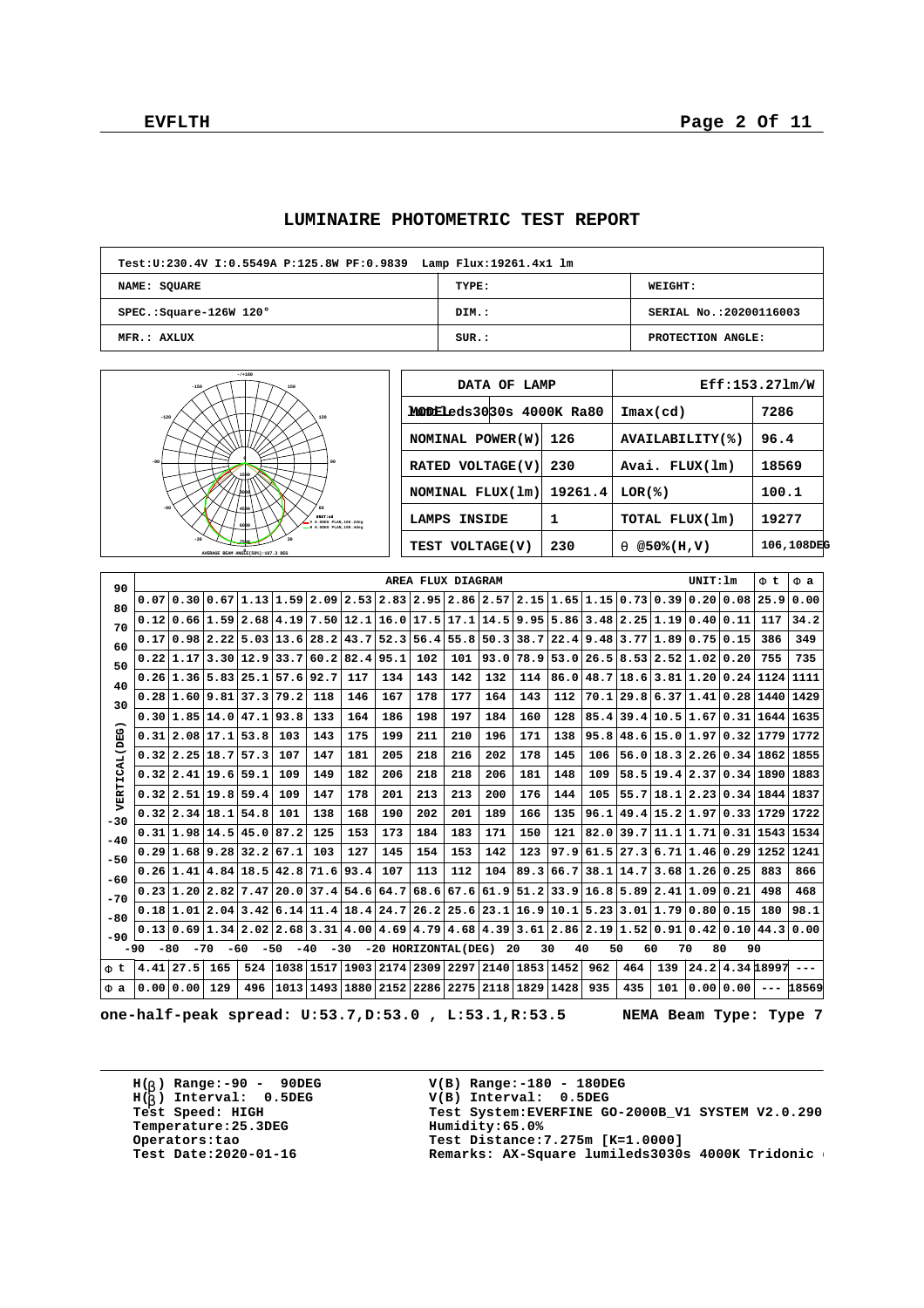# **ISOCANDELA DIAGRAM**

| Test: U: 230.4V I: 0.5549A P: 125.8W PF: 0.9839 Lamp Flux: 19261.4x1 lm |       |                        |
|-------------------------------------------------------------------------|-------|------------------------|
| NAME: SOUARE                                                            | TYPE: | WEIGHT:                |
| SPEC.: Square-126W 120°                                                 | DIM.: | SERIAL No.:20200116003 |
| MFR.: AXLUX                                                             | SUR.: | PROTECTION ANGLE:      |



**H( ) Range:-90 - 90DEG** H(<sub>b</sub>) Range:-90 - 90DE<br>H(<sub>b</sub>) Interval: 0.5DEG **b Temperature:25.3DEG Humidity:65.0%**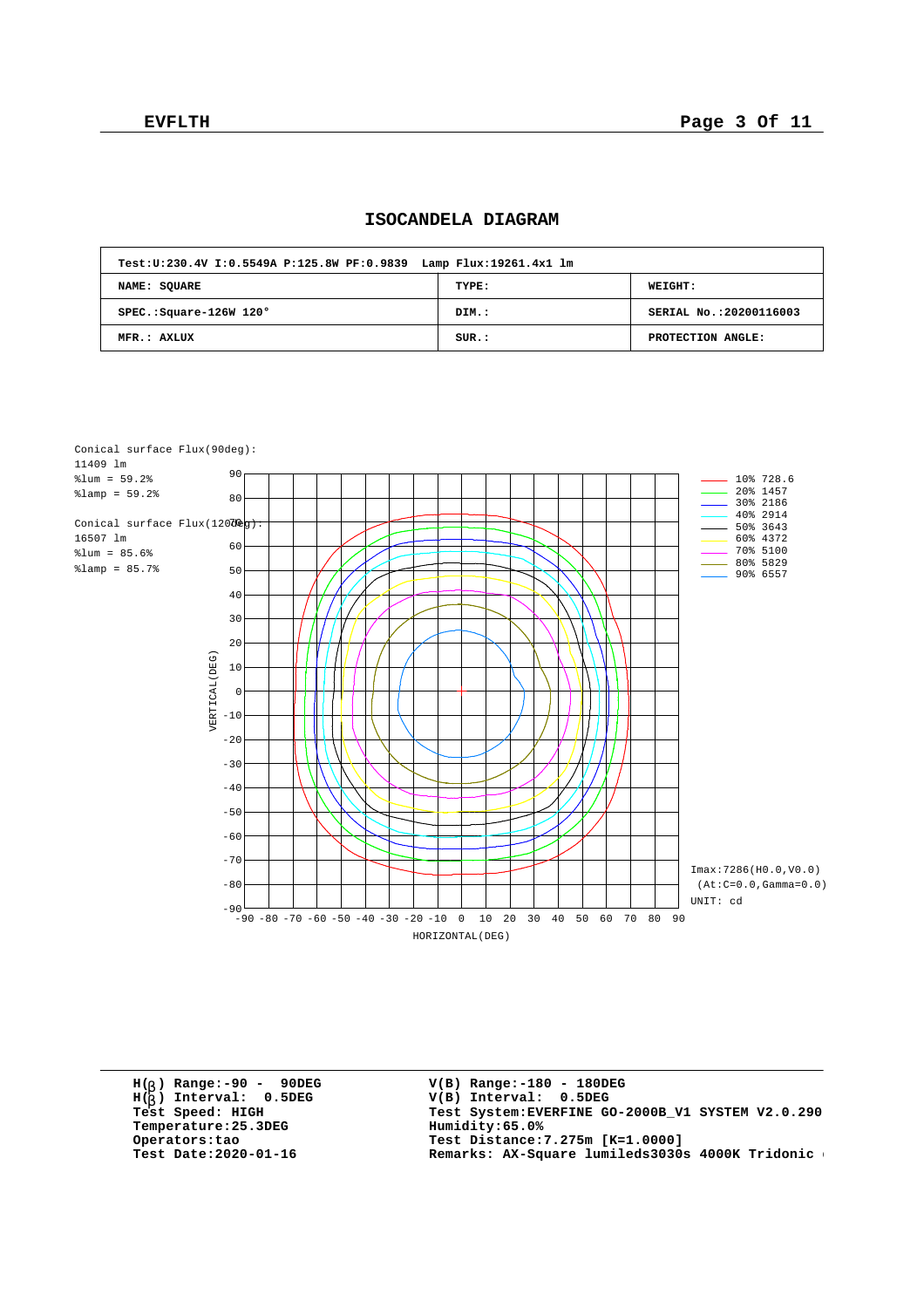| Test: U: 230.4V I: 0.5549A P: 125.8W PF: 0.9839 Lamp Flux: 19261.4x1 lm |       |                         |
|-------------------------------------------------------------------------|-------|-------------------------|
| NAME: SQUARE                                                            | TYPE: | WEIGHT:                 |
| SPEC.: Square-126W 120°                                                 | DIM.: | SERIAL No.: 20200116003 |
| MFR.: AXLUX                                                             | SUR:  | PROTECTION ANGLE:       |

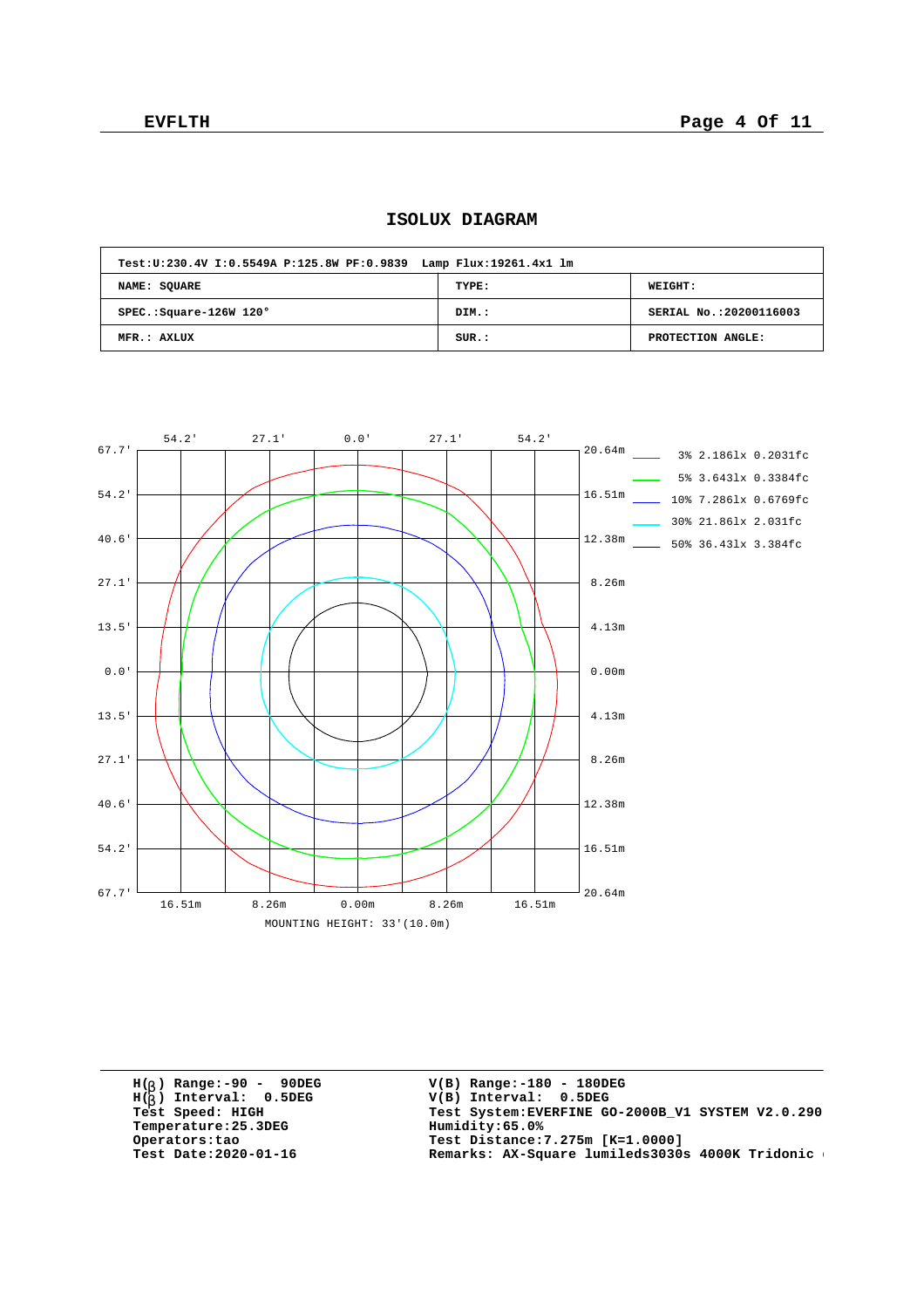

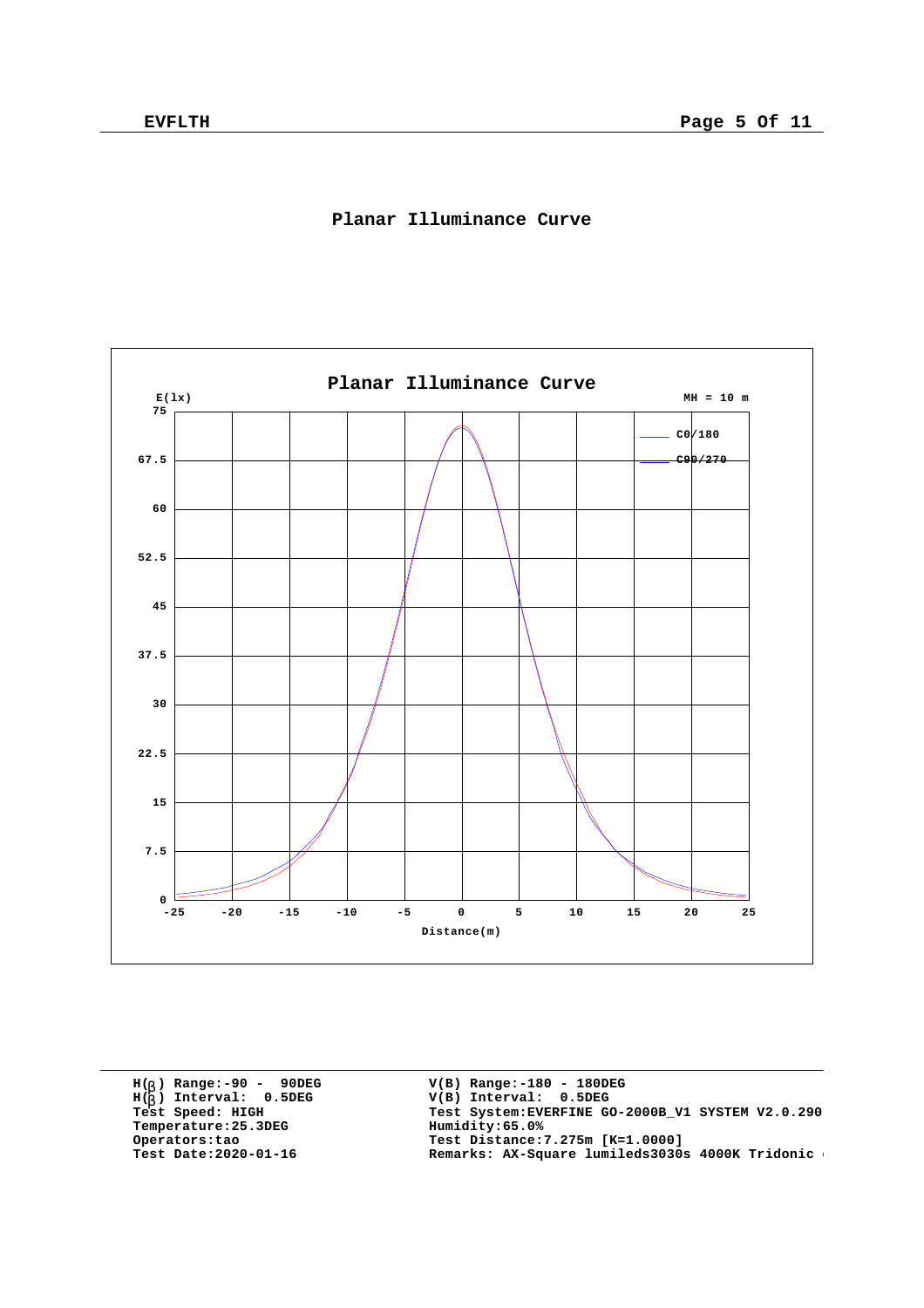## **AAI Figure**

| Test: U: 230.4V I: 0.5549A P: 125.8W PF: 0.9839 Lamp Flux: 19261.4x1 lm |       |                         |
|-------------------------------------------------------------------------|-------|-------------------------|
| NAME: SOUARE                                                            | TYPE: | WEIGHT:                 |
| SPEC.: Square-126W 120°                                                 | DIM.: | SERIAL No.: 20200116003 |
| MFR.: AXLUX                                                             | SUR.: | PROTECTION ANGLE:       |



**Flux out:14722 lm**

**Note:The Curves indicate the illuminated area and the average illumination when the luminaire is at different distance.**

**H( ) Range:-90 - 90DEG** H(<sub>b</sub>) Range:-90 - 90DE<br>H(<sub>b</sub>) Interval: 0.5DEG **b Temperature:25.3DEG Humidity:65.0%**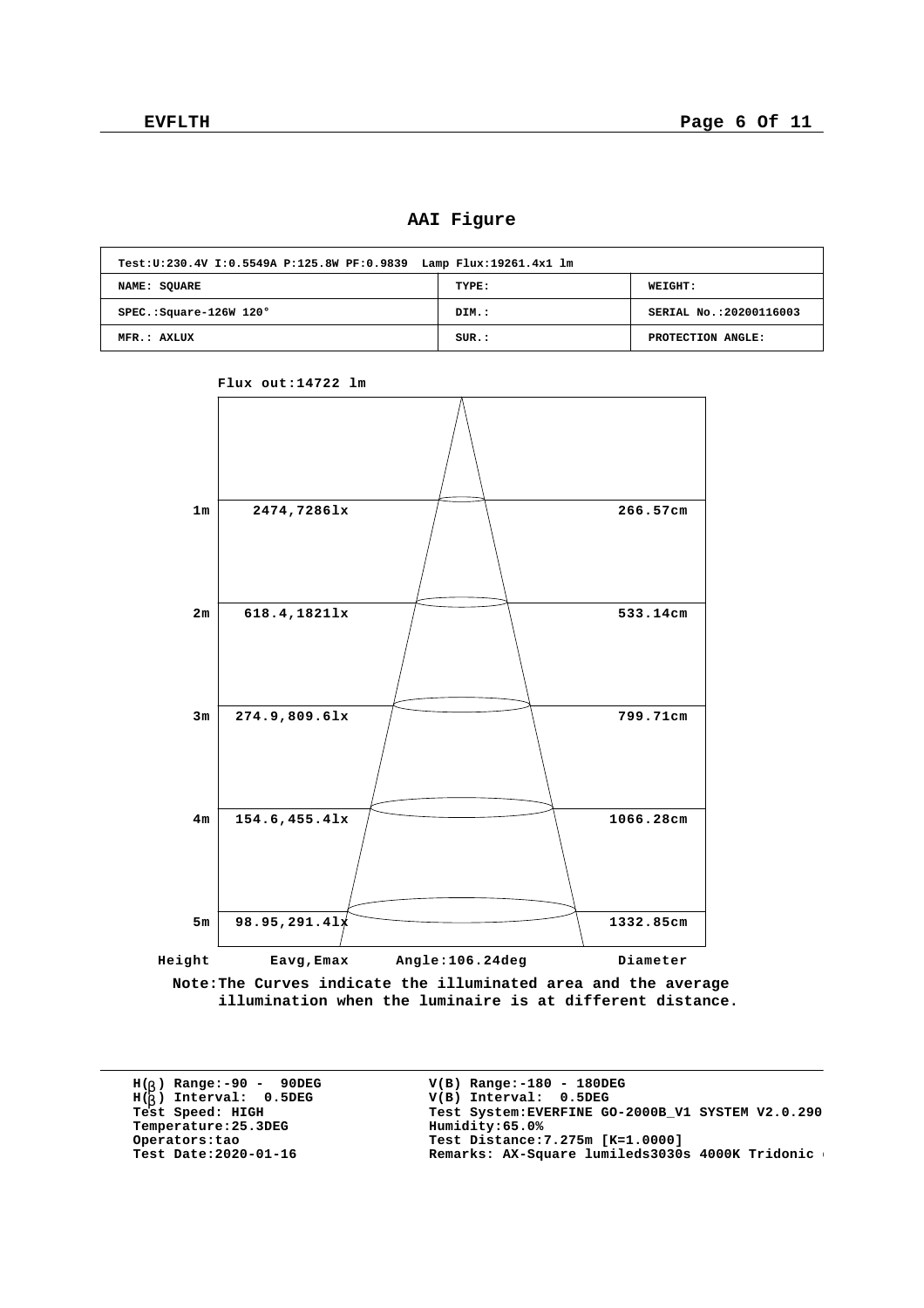|                                     | Test:U:230.4V I:0.5549A P:125.8W PF:0.9839 Lamp Flux:19261.4x1 lm |       |       |       |       |       |       |       |                               |       |       |       |       |       |                        |       |       |      |      |  |
|-------------------------------------|-------------------------------------------------------------------|-------|-------|-------|-------|-------|-------|-------|-------------------------------|-------|-------|-------|-------|-------|------------------------|-------|-------|------|------|--|
| NAME: SQUARE                        |                                                                   |       |       |       |       |       |       |       | TYPE:                         |       |       |       |       |       | WEIGHT:                |       |       |      |      |  |
| $SPEC.:$ Square-126W 120 $^{\circ}$ |                                                                   |       |       |       |       |       |       |       | DIM.:                         |       |       |       |       |       | SERIAL No.:20200116003 |       |       |      |      |  |
| MFR.: AXLUX                         |                                                                   |       |       |       |       |       |       |       | $SUR.$ :<br>PROTECTION ANGLE: |       |       |       |       |       |                        |       |       |      |      |  |
|                                     |                                                                   |       |       |       |       |       |       |       | UNIT: cd                      |       |       |       |       |       |                        |       |       |      |      |  |
| Table--1<br>H(DEG)                  |                                                                   |       |       |       |       |       |       |       |                               |       |       |       |       |       |                        |       |       |      |      |  |
|                                     | $-90$                                                             | $-85$ | $-80$ | $-75$ | $-70$ | $-65$ | $-60$ | $-55$ | $-50$                         | $-45$ | $-40$ | $-35$ | $-30$ | $-25$ | $-20$                  | $-15$ | $-10$ | $-5$ | 0    |  |
| V(DEG)<br>$-180$                    | 23.0                                                              | 24.8  | 27.3  | 30.1  | 33.4  | 36.8  | 40.2  | 43.5  | 46.6                          | 49.6  | 52.6  | 55.8  | 59.3  | 63.1  | 67.0                   | 70.3  | 72.7  | 74.5 | 75.2 |  |
| $-170$                              | 23.0                                                              | 25.1  | 27.7  | 30.7  | 34.1  | 37.7  | 41.2  | 44.7  | 48.0                          | 51.0  | 53.9  | 56.7  | 59.4  | 62.2  | 65.1                   | 68.0  | 70.4  | 72.1 | 72.8 |  |
| -160                                | 23.0                                                              | 25.2  | 27.9  | 31.1  | 34.5  | 38.0  | 41.6  | 45.0  | 48.2                          | 50.7  | 53.0  | 55.2  | 57.4  | 59.6  | 61.7                   | 63.8  | 65.6  | 66.8 | 67.3 |  |
| $-150$                              | 23.0                                                              | 25.3  | 28.0  | 31.0  | 34.3  | 37.8  | 41.0  | 43.7  | 46.3                          | 48.7  | 50.8  | 52.7  | 54.5  | 56.1  | 57.7                   | 59.2  | 60.3  | 61.1 | 61.4 |  |
| $-140$                              | 23.0                                                              | 25.3  | 27.9  | 30.8  | 33.9  | 36.7  | 39.1  | 41.4  | 43.7                          | 45.8  | 47.8  | 49.5  | 51.0  | 52.4  | 53.6                   | 54.6  | 55.4  | 55.9 | 56.1 |  |
| $-130$                              | 23.0                                                              | 25.2  | 27.7  | 30.3  | 32.9  | 34.8  | 36.8  | 38.7  | 40.6                          | 42.3  | 44.0  | 45.5  | 46.9  | 48.1  | 49.1                   | 49.9  | 50.5  | 50.9 | 51.1 |  |
| $-120$                              | 23.0                                                              | 25.6  | 27.4  | 29.7  | 31.5  | 32.8  | 34.2  | 35.7  | 37.0                          | 38.4  | 39.6  | 40.8  | 41.9  | 42.8  | 43.6                   | 44.3  | 44.8  | 45.1 | 45.3 |  |
| -110                                | 23.0                                                              | 27.5  | 27.0  | 29.0  | 30.0  | 30.9  | 31.7  | 32.6  | 33.4                          | 34.3  | 35.1  | 35.9  | 36.6  | 37.3  | 37.8                   | 38.2  | 38.5  | 38.8 | 38.9 |  |
| $-100$                              | 23.0                                                              | 32.3  | 31.7  | 29.6  | 28.8  | 29.1  | 29.5  | 29.9  | 30.3                          | 30.7  | 31.1  | 31.5  | 31.9  | 32.2  | 32.4                   | 32.7  | 32.9  | 33.0 | 33.2 |  |
| $-90$                               | 23.0                                                              | 37.4  | 51.7  | 66.1  | 65.5  | 64.9  | 64.3  | 64.1  | 64.0                          | 63.8  | 62.2  | 60.6  | 59.0  | 60.1  | 61.1                   | 62.1  | 60.3  | 58.5 | 56.8 |  |
| $-80$                               | 23.0                                                              | 48.0  | 80.4  | 113   | 126   | 138   | 148   | 155   | 162                           | 173   | 188   | 204   | 224   | 255   | 295                    | 334   | 335   | 330  | 319  |  |
| $-70$                               | 23.0                                                              | 61.9  | 107   | 145   | 160   | 175   | 208   | 251   | 339                           | 507   | 667   | 876   | 1063  | 1256  | 1368                   | 1481  | 1508  | 1518 | 1512 |  |
| $-60$                               | 23.0                                                              | 74.1  | 128   | 159   | 197   | 261   | 362   | 661   | 1023                          | 1443  | 1790  | 2186  | 2515  | 2764  | 2840                   | 2949  | 3012  | 3008 | 2961 |  |
| $-50$                               | 23.0                                                              | 84.3  | 141   | 180   | 268   | 453   | 916   | 1428  | 1967                          | 2553  | 3156  | 3618  | 3829  | 4058  | 4215                   | 4300  | 4417  | 4421 | 4345 |  |
| $-40$                               | 23.0                                                              | 93.0  | 149   | 207   | 341   | 916   | 1517  | 2208  | 2938                          | 3602  | 4204  | 4680  | 4914  | 5178  | 5358                   | 5522  | 5636  | 5689 | 5699 |  |
| -30                                 | 23.0                                                              | 99.2  | 155   | 233   | 526   | 1237  | 2028  | 2878  | 3697                          | 4486  | 4949  | 5307  | 5612  | 5862  | 6063                   | 6226  | 6344  | 6409 | 6419 |  |
| $-20$                               | 23.0                                                              | 103   | 158   | 247   | 632   | 1430  | 2356  | 3300  | 4251                          | 4970  | 5381  | 5748  | 6056  | 6319  | 6540                   | 6704  | 6822  | 6891 | 6902 |  |
| $-10$                               | 23.0                                                              | 104   | 157   | 251   | 657   | 1490  | 2400  | 3405  | 4336                          | 5140  | 5603  | 6002  | 6331  | 6590  | 6808                   | 6975  | 7094  | 7156 | 7172 |  |
| 0                                   | 23.0                                                              | 103   | 153   | 241   | 604   | 1409  | 2270  | 3318  | 4225                          | 5083  | 5539  | 5958  | 6306  | 6598  | 6841                   | 7038  | 7176  | 7259 | 7286 |  |
| 10                                  | 23.0                                                              | 102   | 153   | 237   | 564   | 1357  | 2234  | 3194  | 4118                          | 4979  | 5443  | 5847  | 6194  | 6488  | 6728                   | 6915  | 7046  | 7121 | 7127 |  |
| 20                                  | 23.0                                                              | 97.8  | 152   | 219   | 426   | 1169  | 1966  | 2868  | 3778                          | 4637  | 5172  | 5567  | 5907  | 6182  | 6409                   | 6594  | 6722  | 6789 | 6801 |  |
| 30                                  | 23.0                                                              | 91.2  | 148   | 194   | 326   | 860   | 1576  | 2420  | 3282                          | 4063  | 4722  | 5085  | 5398  | 5667  | 5889                   | 6066  | 6182  | 6247 | 6264 |  |
| 40                                  | 23.0                                                              | 82.2  | 140   | 168   | 259   | 474   | 1104  | 1763  | 2454                          | 3238  | 3863  | 4235  | 4635  | 4813  | 5000                   | 5187  | 5225  | 5356 | 5335 |  |
| 50                                  | 23.0                                                              | 70.6  | 125   | 155   | 196   | 296   | 571   | 1053  | 1547                          | 2105  | 2663  | 3063  | 3492  | 3676  | 3820                   | 3952  | 4030  | 4080 | 4093 |  |
| 60                                  | 23.0                                                              | 58.1  | 103   | 139   | 159   | 196   | 260   | 389   | 722                           | 1021  | 1392  | 1737  | 2093  | 2340  | 2410                   | 2535  | 2600  | 2646 | 2665 |  |
| 70                                  | 23.0                                                              | 44.5  | 73.8  | 104   | 131   | 149   | 163   | 192   | 228                           | 283   | 423   | 587   | 746   | 913   | 996                    | 1085  | 1131  | 1137 | 1117 |  |
| 80                                  | 23.0                                                              | 30.4  | 43.9  | 58.1  | 74.0  | 90.2  | 105   | 117   | 126                           | 133   | 141   | 149   | 159   | 167   | 175                    | 180   | 181   | 180  | 178  |  |
| 90                                  | 23.0                                                              | 23.1  | 23.1  | 23.2  | 23.2  | 23.3  | 23.3  | 23.4  | 23.5                          | 23.6  | 23.6  | 23.7  | 23.7  | 23.8  | 23.9                   | 24.0  | 24.0  | 24.1 | 24.1 |  |
| 100                                 | 23.0                                                              | 23.3  | 23.7  | 24.1  | 24.4  | 24.8  | 25.2  | 25.6  | 26.1                          | 26.5  | 26.9  | 27.3  | 27.6  | 27.9  | 28.2                   | 28.5  | 28.6  | 28.7 | 28.7 |  |
| 110                                 | 23.0                                                              | 23.6  | 24.3  | 25.1  | 25.9  | 26.7  | 27.6  | 28.5  | 29.5                          | 30.4  | 31.2  | 32.0  | 32.6  | 33.3  | 33.8                   | 34.3  | 34.6  | 34.8 | 34.8 |  |
| 120                                 | 23.0                                                              | 23.9  | 24.9  | 26.1  | 27.5  | 28.9  | 30.3  | 31.7  | 33.2                          | 34.6  | 35.9  | 37.1  | 38.1  | 39.1  | 40.0                   | 40.7  | 41.1  | 41.4 | 41.5 |  |
| 130                                 | 23.0                                                              | 24.1  | 25.6  | 27.2  | 29.1  | 31.0  | 32.9  | 34.9  | 36.8                          | 38.7  | 40.5  | 42.0  | 43.4  | 44.6  | 45.6                   | 46.5  | 47.1  | 47.5 | 47.6 |  |
| 140                                 | 23.0                                                              | 24.4  | 26.1  | 28.2  | 30.5  | 32.9  | 35.4  | 37.8  | 40.2                          | 42.4  | 44.5  | 46.3  | 47.9  | 49.4  | 50.7                   | 51.9  | 52.8  | 53.3 | 53.6 |  |
| 150                                 | 23.0                                                              | 24.6  | 26.6  | 29.0  | 31.7  | 34.6  | 37.5  | 40.3  | 43.0                          | 45.5  | 47.7  | 49.9  | 51.9  | 54.0  | 55.9                   | 57.6  | 59.0  | 59.8 | 60.1 |  |
| 160                                 | 23.0                                                              | 24.7  | 27.0  | 29.7  | 32.7  | 35.8  | 39.0  | 42.1  | 45.1                          | 47.7  | 50.3  | 52.9  | 55.6  | 58.4  | 61.1                   | 63.5  | 65.4  | 66.7 | 67.2 |  |
| 170                                 | 23.0                                                              | 24.8  | 27.2  | 30.0  | 33.2  | 36.6  | 40.0  | 43.3  | 46.3                          | 49.1  | 52.0  | 55.1  | 58.4  | 61.8  | 65.3                   | 68.4  | 70.8  | 72.4 | 73.1 |  |
| 180                                 | 23.0                                                              | 24.8  | 27.3  | 30.1  | 33.4  | 36.8  | 40.2  | 43.5  | 46.6                          | 49.6  | 52.6  | 55.8  | 59.3  | 63.1  | 67.0                   | 70.3  | 72.7  | 74.5 | 75.2 |  |

### **LUMINOUS DISTRIBUTION INTENSITY DATA**

**H( ) Range:-90 - 90DEG** H(<sub>b</sub>) Range:-90 - 90DE<br>H(<sub>b</sub>) Interval: 0.5DEG **b Temperature:25.3DEG**<br>Operators:tao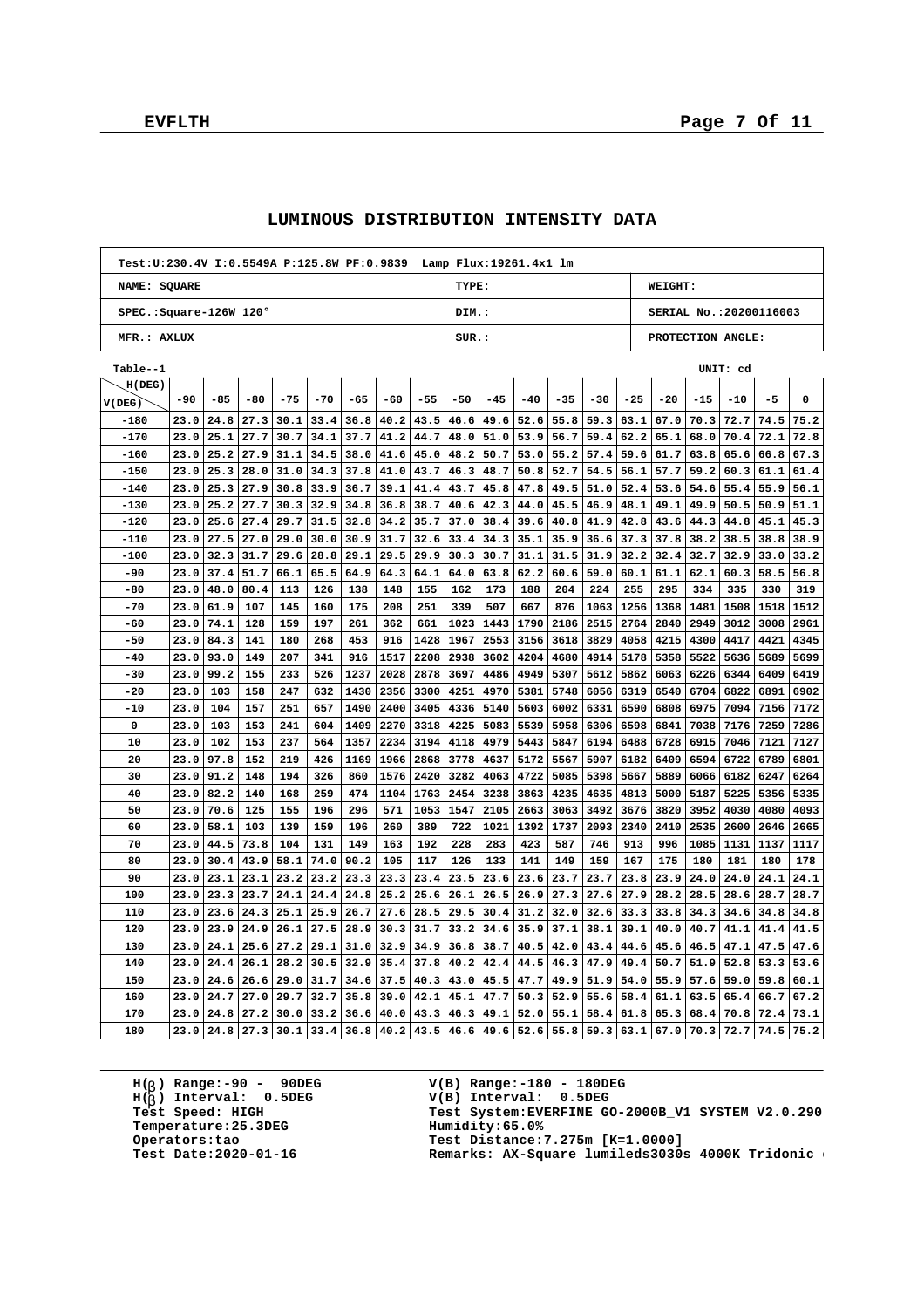|                                     |              |              |              |              |              |              |              |              | Test:U:230.4V I:0.5549A P:125.8W PF:0.9839 Lamp Flux:19261.4x1 lm |              |              |              |              |              |              |                         |              |              |  |
|-------------------------------------|--------------|--------------|--------------|--------------|--------------|--------------|--------------|--------------|-------------------------------------------------------------------|--------------|--------------|--------------|--------------|--------------|--------------|-------------------------|--------------|--------------|--|
| NAME: SQUARE                        |              |              |              |              |              |              |              |              | TYPE:                                                             |              |              |              |              |              | WEIGHT:      |                         |              |              |  |
| $SPEC.:$ Square-126W 120 $^{\circ}$ |              |              |              |              |              |              |              |              | DIM.:                                                             |              |              |              |              |              |              | SERIAL No.: 20200116003 |              |              |  |
| MFR.: AXLUX                         |              |              |              |              |              |              |              |              | SUR:<br>PROTECTION ANGLE:                                         |              |              |              |              |              |              |                         |              |              |  |
| Table--2                            |              |              |              |              |              |              |              |              |                                                                   | UNIT: cd     |              |              |              |              |              |                         |              |              |  |
| H(DEG)                              |              |              |              |              |              |              |              |              |                                                                   |              |              |              |              |              |              |                         |              |              |  |
| V(DEG)                              | 5            | 10           | 15           | 20           | 25           | 30           | 35           | 40           | 45                                                                | 50           | 55           | 60           | 65           | 70           | 75           | 80                      | 85           | 90           |  |
| $-180$                              | 74.6         | 73.2         | 71.0         | 67.9         | 64.8         | 61.8         | 59.0         | 56.4         | 53.9                                                              | 51.3         | 48.5         | 45.4         | 42.2         | 38.9         | 35.8         | 32.8                    | 30.3         | 29.2         |  |
| $-170$                              | 72.1         | 70.7         | 68.8         | 66.3         | 63.6         | 60.9         | 58.2         | 55.7         | 53.3                                                              | 50.8         | 48.0         | 45.0         | 41.9         | 38.7         | 35.6         | 32.7                    | 30.3         | 29.2         |  |
| $-160$                              | 66.9         | 65.9         | 64.4         | 62.7         | 60.7         | 58.5         | 56.3         | 54.1         | 51.8                                                              | 49.4         | 46.8         | 44.0         | 41.0         | 38.1         | 35.1         | 32.4                    | 30.2         | 29.2         |  |
| $-150$                              | 61.1         | 60.5         | 59.6         | 58.4         | 56.9         | 55.3         | 53.5         | 51.6         | 49.6                                                              | 47.4         | 45.0         | 42.4         | 39.7         | 37.1         | 34.5         | 32.0                    | 30.0         | 29.2         |  |
| $-140$                              | 56.0         | 55.6         | 55.0         | 54.0         | 52.9         | 51.5         | 50.1         | 48.5         | 46.7                                                              | 44.7         | 42.6         | 40.4         | 38.1         | 35.8         | 33.5         | 31.5                    | 29.8         | 29.2         |  |
| $-130$<br>$-120$                    | 51.0<br>45.2 | 50.7<br>45.0 | 50.1<br>44.5 | 49.3<br>44.0 | 48.4         | 47.3<br>42.4 | 46.0<br>41.4 | 44.7<br>40.3 | 43.2                                                              | 41.5<br>38.0 | 39.8         | 38.0<br>35.4 | 36.1         | 34.2<br>32.6 | 32.5         | 30.9<br>30.3            | 29.6<br>29.3 | 29.2<br>29.2 |  |
|                                     | 38.9         | 38.7         |              |              | 43.3         | 37.2         |              |              | 39.2                                                              |              | 36.7         |              | 34.0         |              | 31.4         |                         |              |              |  |
| $-110$<br>$-100$                    | 33.1         | 33.1         | 38.5<br>33.0 | 38.1<br>32.8 | 37.7<br>32.6 | 32.4         | 36.6<br>32.1 | 35.9<br>31.8 | 35.1<br>31.4                                                      | 34.4<br>31.1 | 33.5<br>30.7 | 32.7<br>30.4 | 31.9<br>30.0 | 31.1<br>29.6 | 30.3<br>29.3 | 29.6<br>29.0            | 29.0<br>28.9 | 29.2<br>29.2 |  |
| -90                                 | 55.0         | 53.2         | 51.4         | 47.9         | 44.4         | 40.9         | 39.4         | 38.0         | 36.5                                                              | 34.9         | 33.3         | 31.7         | 31.4         | 31.0         | 30.6         | 30.2                    | 29.7         | 29.2         |  |
| $-80$                               | 320          | 315          | 304          | 266          | 228          | 201          | 183          | 168          | 155                                                               | 146          | 136          | 124          | 110          | 93.5         | 76.6         | 59.0                    | 42.4         | 29.2         |  |
| $-70$                               | 1495         | 1456         | 1395         | 1274         | 1140         | 970          | 772          | 577          | 382                                                               | 280          | 214          | 178          | 160          | 145          | 121          | 89.7                    | 57.2         | 29.2         |  |
| -60                                 | 2973         | 2924         | 2818         | 2752         | 2546         | 2342         | 2004         | 1594         | 1241                                                              | 833          | 499          | 283          | 216          | 168          | 150          | 117                     | 71.1         | 29.2         |  |
| $-50$                               | 4373         | 4294         | 4209         | 4054         | 3843         | 3705         | 3403         | 2901         | 2302                                                              | 1701         | 1151         | 678          | 322          | 216          | 163          | 136                     | 83.4         | 29.2         |  |
| $-40$                               | 5670         | 5599         | 5453         | 5275         | 4977         | 4788         | 4475         | 3987         | 3396                                                              | 2618         | 1928         | 1235         | 644          | 281          | 181          | 149                     | 94.2         | 29.2         |  |
| $-30$                               | 6390         | 6307         | 6174         | 5992         | 5779         | 5500         | 5173         | 4799         | 4220                                                              | 3386         | 2559         | 1750         | 971          | 349          | 209          | 155                     | 103          | 29.2         |  |
| -20                                 | 6875         | 6788         | 6657         | 6477         | 6240         | 5959         | 5625         | 5237         | 4770                                                              | 3869         | 3005         | 2105         | 1257         | 509          | 235          | 158                     | 109          | 29.2         |  |
| $-10$                               | 7149         | 7076         | 6937         | 6756         | 6521         | 6239         | 5898         | 5496         | 5044                                                              | 4214         | 3269         | 2336         | 1404         | 617          | 249          | 158                     | 112          | 29.2         |  |
| 0                                   | 7257         | 7177         | 7042         | 6850         | 6609         | 6325         | 5976         | 5568         | 5116                                                              | 4334         | 3372         | 2335         | 1428         | 656          | 249          | 158                     | 113          | 29.2         |  |
| 10                                  | 7076         | 6965         | 6809         | 6592         | 6331         | 6013         | 5658         | 5279         | 4746                                                              | 3898         | 2989         | 2105         | 1237         | 527          | 233          | 155                     | 109          | 29.2         |  |
| 20                                  | 6753         | 6656         | 6501         | 6288         | 6040         | 5736         | 5370         | 4956         | 4238                                                              | 3341         | 2474         | 1682         | 916          | 365          | 207          | 151                     | 102          | 29.2         |  |
| 30                                  | 6213         | 6118         | 5979         | 5780         | 5536         | 5239         | 4897         | 4452         | 3615                                                              | 2813         | 1943         | 1191         | 565          | 271          | 177          | 144                     | 93.0         | 29.2         |  |
| 40                                  | 5336         | 5209         | 5108         | 5004         | 4687         | 4491         | 4042         | 3497         | 2775                                                              | 2013         | 1371         | 740          | 309          | 203          | 158          | 131                     | 81.8         | 29.2         |  |
| 50                                  | 4049         | 3967         | 3880         | 3716         | 3548         | 3273         | 2752         | 2281         | 1714                                                              | 1205         | 722          | 339          | 219          | 158          | 142          | 110                     | 69.0         | 29.2         |  |
| 60                                  | 2624         | 2557         | 2472         | 2329         | 2197         | 1870         | 1443         | 1086         | 757                                                               | 443          | 276          | 205          | 160          | 142          | 112          | 84.1                    | 56.8         | 29.2         |  |
| 70                                  | 1120         | 1099         | 1033         | 896          | 731          | 592          | 423          | 291          | 220                                                               | 185          | 160          | 146          | 126          | 97.0         | 68.0         | 53.9                    | 45.5         | 29.2         |  |
| 80                                  | 176          | 173          | 169          | 160          | 150          | 141          | 133          | 123          | 111                                                               | 99.0         | 85.7         | 69.8         | 53.2         | 37.0         | 26.8         | 34.4                    | 35.3         | 29.2         |  |
| 90                                  | 24.1         | 24.2         | 24.2         | 24.1         | 24.1         | 24.0         | 24.0         | 23.9         | 23.9                                                              | 23.8         | 23.7         | 23.6         | 23.6         | 23.6         | 23.6         | 25.4                    | 27.3         | 29.2         |  |
| 100                                 | 28.7         | 28.7         | 28.6         | 28.4         | 28.2         | 27.9         | 27.6         | 27.3         | 26.9                                                              | 26.5         | 26.1         | 25.7         | 25.3         | 24.9         | 24.6         | 25.9                    | 27.2         | 29.2         |  |
| 110                                 | 34.8         | 34.7         | 34.4         | 34.0         | 33.5         | 32.9         | 32.3         | 31.6         | 30.9                                                              | 30.0         | 29.1         | 28.2         | 27.3         | 26.5         | 25.9         | 26.7                    | 27.5         | 29.2         |  |
| 120                                 | 41.4         | 41.1         | 40.7         | 40.0         | 39.2         | 38.3         | 37.3         | 36.3         | 35.0                                                              | 33.7         | 32.3         | 30.9         | 29.6         | 28.2         | 27.4         | 27.6                    | 27.9         | 29.2         |  |
| 130                                 | 47.5         | 47.1         | 46.5         | 45.6         | 44.6         | 43.5         | 42.2         | 40.7         | 39.1                                                              | 37.4         | 35.5         | 33.7         | 31.8         | 29.9         | 29.1         | 28.6                    | 28.4         | 29.2         |  |
| 140                                 | 53.4         | 52.9         | 52.1         | 51.0         | 49.6         | 48.1         | 46.5         | 44.7         | 42.8                                                              | 40.7         | 38.5         | 36.2         | 33.8         | 32.0         | 30.7         | 29.6                    | 28.8         | 29.2         |  |
| 150                                 | 59.8         | 59.0         | 57.8         | 56.3         | 54.5         | 52.4         | 50.3         | 48.0         | 45.9                                                              | 43.6         | 41.1         | 38.4         | 36.1         | 34.1         | 32.2         | 30.5                    | 29.2         | 29.2         |  |
| 160                                 | 66.7         | 65.4         | 63.7         | 61.6         | 59.1         | 56.3         | 53.5         | 50.8         | 48.3                                                              | 45.7         | 43.4         | 41.0         | 38.6         | 36.1         | 33.6         | 31.4                    | 29.6         | 29.2         |  |
| 170                                 | 72.2         | 70.5         | 68.6         | 65.9         | 62.7         | 59.3         | 56.1         | 53.5         | 51.1                                                              | 48.7         | 46.3         | 43.5         | 40.6         | 37.7         | 34.8         | 32.2                    | 30.0         | 29.2         |  |
| 180                                 | 74.6         | 73.2         | 71.0         | 67.9         | 64.8         | 61.8         | 59.0         | 56.4         | 53.9                                                              | 51.3         | 48.5         | 45.4         | 42.2         | 38.9         | 35.8         | 32.8                    | 30.3         | 29.2         |  |

### **LUMINOUS DISTRIBUTION INTENSITY DATA**

**H( ) Range:-90 - 90DEG** H(<sub>b</sub>) Range:-90 - 90DE<br>H(<sub>b</sub>) Interval: 0.5DEG **b Temperature:25.3DEG**<br>Operators:tao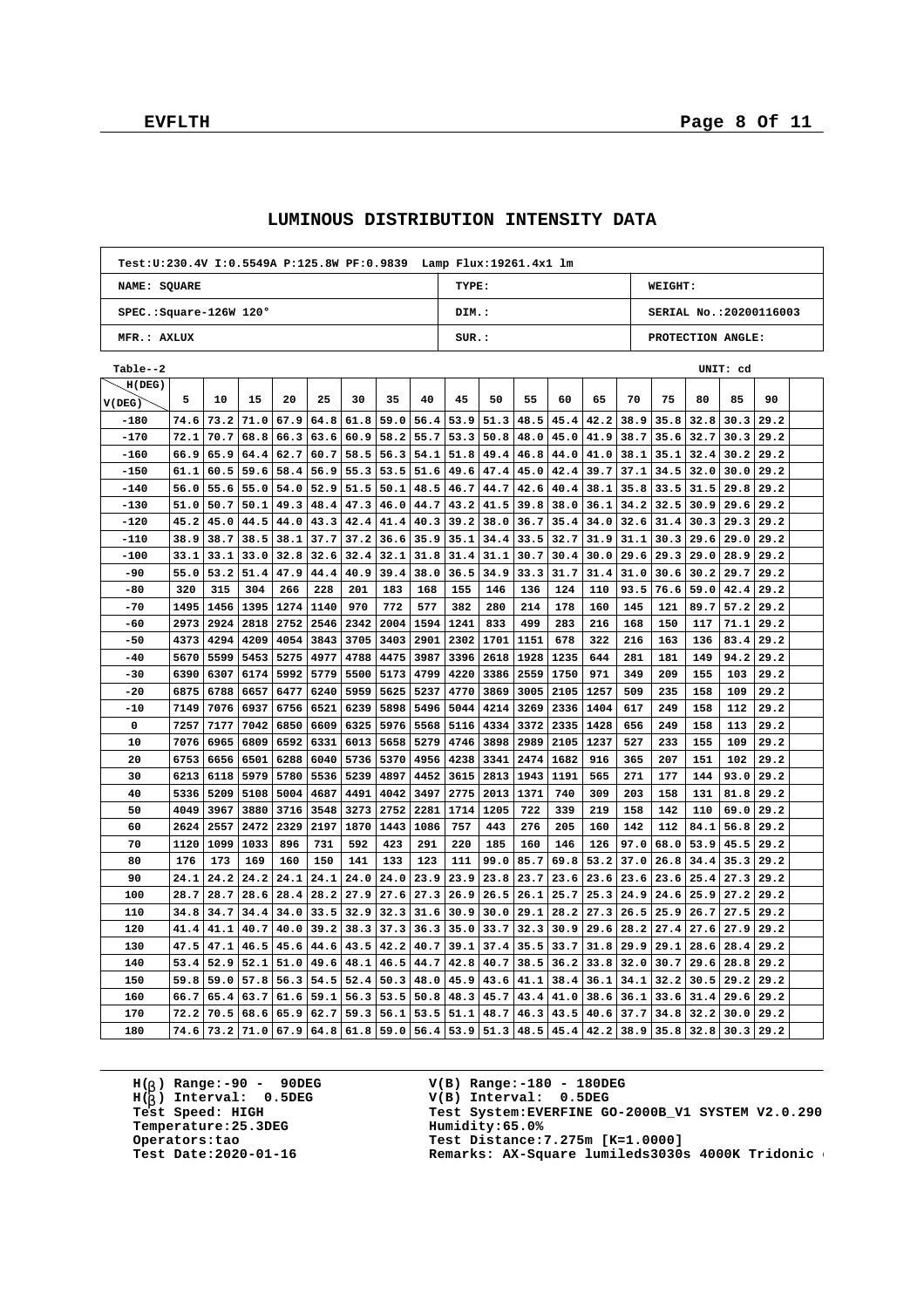|                |                |                | Photometric Data Table [cd] |                |                |                |                |                |                |                |
|----------------|----------------|----------------|-----------------------------|----------------|----------------|----------------|----------------|----------------|----------------|----------------|
| G/C            | 0.0            | 15.0           | 30.0                        | 45.0           | 60.0           | 75.0           | 90.0           | 105.0          | 120.0          | 135.0          |
| 0.0            | 7286           | 7274           | 7268                        | 7262           | 7257           | 7253           | 7246           | 7242           | 7234           | 7232           |
| 3.0            | 7275           | 7269           | 7260                        | 7255           | 7251           | 7248           | 7245           | 7239           | 7238           | 7235           |
| 6.0            | 7247<br>7199   | 7241<br>7195   | 7235<br>7192                | 7235           | 7231           | 7230           | 7228           | 7226<br>7195   | 7223           | 7222           |
| 9.0            | 7127           | 7128           | 7123                        | 7192<br>7128   | 7191<br>7128   | 7194<br>7136   | 7194<br>7134   | 7142           | 7193<br>7139   | 7193<br>7143   |
| 12.0           | 7042           | 7040           | 7041                        | 7049           | 7055           | 7066           | 7066           | 7071           | 7067           | 7071           |
| 15.0<br>18.0   | 6928           | 6936           | 6933                        | 6948           | 6954           | 6970           | 6973           | 6983           | 6977           | 6979           |
| 21.0           | 6800           | 6810           | 6807                        | 6832           | 6834           | 6857           | 6859           | 6875           | 6867           | 6870           |
| 24.0           | 6664           | 6669           | 6676                        | 6693           | 6706           | 6725           | 6734           | 6750           | 6743           | 6742           |
| 27.0           | 6502           | 6509           | 6514                        | 6537           | 6547           | 6581           | 6578           | 6603           | 6590           | 6594           |
| 30.0           | 6325           | 6332           | 6329                        | 6356           | 6369           | 6410           | 6419           | 6438           | 6419           | 6423           |
| 33.0           | 6128           | 6135           | 6145                        | 6161           | 6188           | 6215           | 6226           | 6249           | 6242           | 6235           |
| 36.0           | 5901           | 5917           | 5922                        | 5950           | 5961           | 6000           | 6014           | 6033           | 6028           | 6033           |
| 39.0           | 5653<br>5395   | 5673<br>5415   | 5675<br>5423                | 5718<br>5457   | 5712<br>5466   | 5767<br>5514   | 5773<br>5467   | 5802<br>5553   | 5785<br>5541   | 5810<br>5566   |
| 42.0<br>45.0   | 5116           | 5136           | 5145                        | 5176           | 5185           | 5017           | 5034           | 5058           | 5274           | 5296           |
| 48.0           | 4606           | 4831           | 4835                        | 4870           | 4669           | 4728           | 4740           | 4776           | 4774           | 5002           |
| 51.0           | 4008           | 4279           | 4530                        | 4500           | 4385           | 4229           | 4253           | 4387           | 4476           | 4693           |
| 54.0           | 3478           | 3708           | 3963                        | 4032           | 3871           | 3912           | 3936           | 3962           | 4145           | 4290           |
| 57.0           | 2954           | 3105           | 3384                        | 3686           | 3525           | 3412           | 3426           | 3481           | 3628           | 3838           |
| 60.0           | 2335           | 2518           | 2796                        | 3016           | 3035           | 3046           | 2961           | 3131           | 3214           | 3306           |
| 63.0           | 1844           | 1908           | 2141                        | 2452           | 2549           | 2584           | 2606           | 2645           | 2789           | 2659           |
| 66.0           | 1263           | 1380           | 1536                        | 1882           | 2097           | 2078           | 2110           | 2190           | 2245           | 2086           |
| 69.0           | 730.7<br>337.6 | 948.5<br>447.9 | 1091<br>619.9               | 1386<br>882.2  | 1590<br>1103   | 1656<br>1225   | 1624<br>1231   | 1750<br>1279   | 1715<br>1240   | 1572<br>1051   |
| 72.0<br>75.0   | 249.3          | 279.5          | 301.3                       | 515.2          | 691.7          | 842.8          | 794.1          | 887.8          | 773.9          | 596.8          |
| 78.0           | 178.3          | 200.2          | 223.8                       | 273.3          | 393.6          | 514.2          | 492.0          | 548.1          | 433.7          | 314.1          |
| 81.0           | 154.4          | 161.8          | 165.8                       | 186.5          | 211.1          | 255.3          | 238.1          | 283.9          | 236.2          | 212.0          |
| 84.0           | 127.1          | 135.1          | 139.1                       | 142.7          | 148.3          | 159.3          | 157.1          | 166.9          | 161.5          | 157.3          |
| 87.0           | 77.87          | 84.84          | 88.09                       | 96.07          | 100.7          | 120.8          | 123.6          | 126.1          | 118.3          | 122.1          |
| 90.0           | 29.20          | 30.64          | 31.72                       | 36.55          | 40.86          | 51.43          | 56.78          | 62.09          | 59.03          | 63.84          |
| 93.0           | 29.49          | 29.45          | 29.59                       | 29.74          | 29.98          | 30.03          | 29.98          | 29.74          | 29.44          | 29.05          |
| 96.0           | 30.76<br>32.22 | 30.68<br>32.16 | 30.82<br>32.27              | 30.94<br>32.38 | 31.17<br>32.59 | 31.22<br>32.63 | 31.19<br>32.58 | 30.92<br>32.34 | 30.63<br>32.04 | 30.24<br>31.60 |
| 99.0           | 33.95          | 33.83          | 33.93                       | 33.99          | 34.18          | 34.20          | 34.21          | 33.93          | 33.62          | 33.14          |
| 102.0<br>105.0 | 35.80          | 35.63          | 35.69                       | 35.72          | 35.89          | 35.89          | 35.92          | 35.61          | 35.33          | 34.90          |
| 108.0          | 37.65          | 37.52          | 37.54                       | 37.55          | 37.67          | 37.69          | 37.71          | 37.42          | 37.16          | 36.77          |
| 111.0          | 39.65          | 39.42          | 39.42                       | 39.41          | 39.53          | 39.54          | 39.63          | 39.31          | 39.05          | 38.64          |
| 114.0          | 41.50          | 41.33          | 41.27                       | 41.25          | 41.39          | 41.43          | 41.47          | 41.19          | 40.93          | 40.51          |
| 117.0          | 43.45          | 43.26          | 43.16                       | 43.14          | 43.28          | 43.35          | 43.38          | 43.14          | 42.83          | 42.43          |
| 120.0          | 45.43          | 45.16          | 45.02                       | 44.98          | 45.14          | 45.25          | 45.30          | 45.05          | 44.74          | 44.33          |
| 123.0          | 47.34          | 47.03          | 46.82<br>48.54              | 46.73<br>48.45 | 46.92<br>48.64 | 47.08          | 47.17<br>48.89 | 46.89          | 46.54<br>48.30 | 46.15<br>47.91 |
| 126.0          | 49.11<br>50.75 | 48.81<br>50.49 | 50.19                       | 50.12          | 50.30          | 48.81<br>50.52 | 50.56          | 48.62<br>50.32 | 49.96          | 49.63          |
| 129.0<br>132.0 | 52.36          | 52.06          | 51.81                       | 51.74          | 51.90          | 52.08          | 52.12          | 51.89          | 51.52          | 51.21          |
| 135.0          | 53.90          | 53.62          | 53.39                       | 53.33          | 53.49          | 53.61          | 53.60          | 53.40          | 53.02          | 52.72          |
| 138.0          | 55.38          | 55.20          | 54.98                       | 54.94          | 55.05          | 55.15          | 55.12          | 54.90          | 54.53          | 54.21          |
| 141.0          | 56.94          | 56.73          | 56.59                       | 56.54          | 56.59          | 56.64          | 56.64          | 56.41          | 56.06          | 55.71          |
| 144.0          | 58.45          | 58.36          | 58.22                       | 58.17          | 58.14          | 58.15          | 58.18          | 57.96          | 57.64          | 57.28          |
| 147.0          | 60.10          | 60.05          | 59.93                       | 59.82          | 59.72          | 59.69          | 59.73          | 59.57          | 59.24          | 58.90          |
| 150.0          | 61.81          | 61.78          | 61.65                       | 61.48          | 61.34          | 61.31          | 61.42          | 61.21          | 60.89          | 60.57          |
| 153.0<br>156.0 | 63.57<br>65.48 | 63.57<br>65.42 | 63.42<br>65.25              | 63.22<br>64.96 | 63.01<br>64.83 | 63.07<br>64.86 | 63.10<br>64.93 | 62.94<br>64.76 | 62.62<br>64.48 | 62.33<br>64.19 |
| 159.0          | 67.32          | 67.26          | 67.05                       | 66.76          | 66.66          | 66.70          | 66.79          | 66.59          | 66.32          | 66.10          |
| 162.0          | 69.18          | 69.09          | 68.81                       | 68.57          | 68.43          | 68.51          | 68.53          | 68.41          | 68.17          | 68.03          |
| 165.0          | 70.96          | 70.80          | 70.49                       | 70.21          | 70.14          | 70.22          | 70.31          | 70.14          | 69.98          | 69.86          |
| 168.0          | 72.48          | 72.24          | 71.88                       | 71.69          | 71.68          | 71.78          | 71.86          | 71.77          | 71.62          | 71.54          |
| 171.0          | 73.56          | 73.39          | 73.06                       | 72.95          | 73.02          | 73.14          | 73.24          | 73.17          | 73.03          | 72.92          |
| 174.0          | 74.43          | 74.28          | 74.02                       | 74.02          | 74.09          | 74.27          | 74.31          | 74.19          | 74.06          | 73.98          |
| 177.0          | 74.94<br>75.21 | 74.87<br>75.17 | 74.68<br>75.01              | 74.72<br>75.14 | 74.83<br>75.24 | 74.99<br>75.29 | 74.91<br>75.21 | 74.84<br>75.24 | 74.78<br>75.16 | 74.68<br>75.02 |
| 180.0          |                |                |                             |                |                |                |                |                |                |                |
| G/C            | 150.0          | 165.0          | 180.0                       | 195.0          | 210.0          | 225.0          | 240.0          | 255.0          | 270.0          | 285.0          |
| 0.0            | 7228           | 7224           | 7286                        | 7274           | 7268           | 7262           | 7257           | 7253           | 7246           | 7242           |
| 3.0            | 7229           | 7234           | 7273                        | 7264           | 7260           | 7253           | 7247           | 7240           | 7233           | 7224           |
| 6.0            | 7216           | 7215           | 7248                        | 7236           | 7233           | 7225           | 7221           | 7209           | 7202           | 7190           |
| 9.0            | 7187           | 7186           | 7196                        | 7185           | 7185           | 7176           | 7171           | 7159           | 7149           | 7137           |
| 12.0           | 7136           | 7135           | 7127                        | 7115           | 7117           | 7107           | 7102           | 7091           | 7079           | 7065           |
| 15.0           | 7063<br>6972   | 7065<br>6971   | 7038<br>6926                | 7025<br>6914   | 7025<br>6915   | 7017<br>6907   | 7016<br>6910   | 7003<br>6897   | 6992<br>6886   | 6972<br>6860   |
| 18.0           | 6856           | 6861           | 6799                        | 6786           | 6791           | 6783           | 6785           | 6772           | 6758           | 6733           |
| 21.0<br>24.0   | 6732           | 6730           | 6649                        | 6641           | 6641           | 6634           | 6642           | 6630           | 6616           | 6587           |
| 27.0           | 6578           | 6581           | 6484                        | 6475           | 6482           | 6467           | 6478           | 6464           | 6452           | 6418           |
| 30.0           | 6407           | 6417           | 6306                        | 6291           | 6299           | 6282           | 6292           | 6276           | 6264           | 6225           |
|                |                |                |                             |                |                |                |                |                |                |                |
|                |                |                |                             |                |                |                |                |                |                |                |
|                |                |                |                             |                |                |                |                |                |                |                |
|                |                |                |                             |                |                |                |                |                |                |                |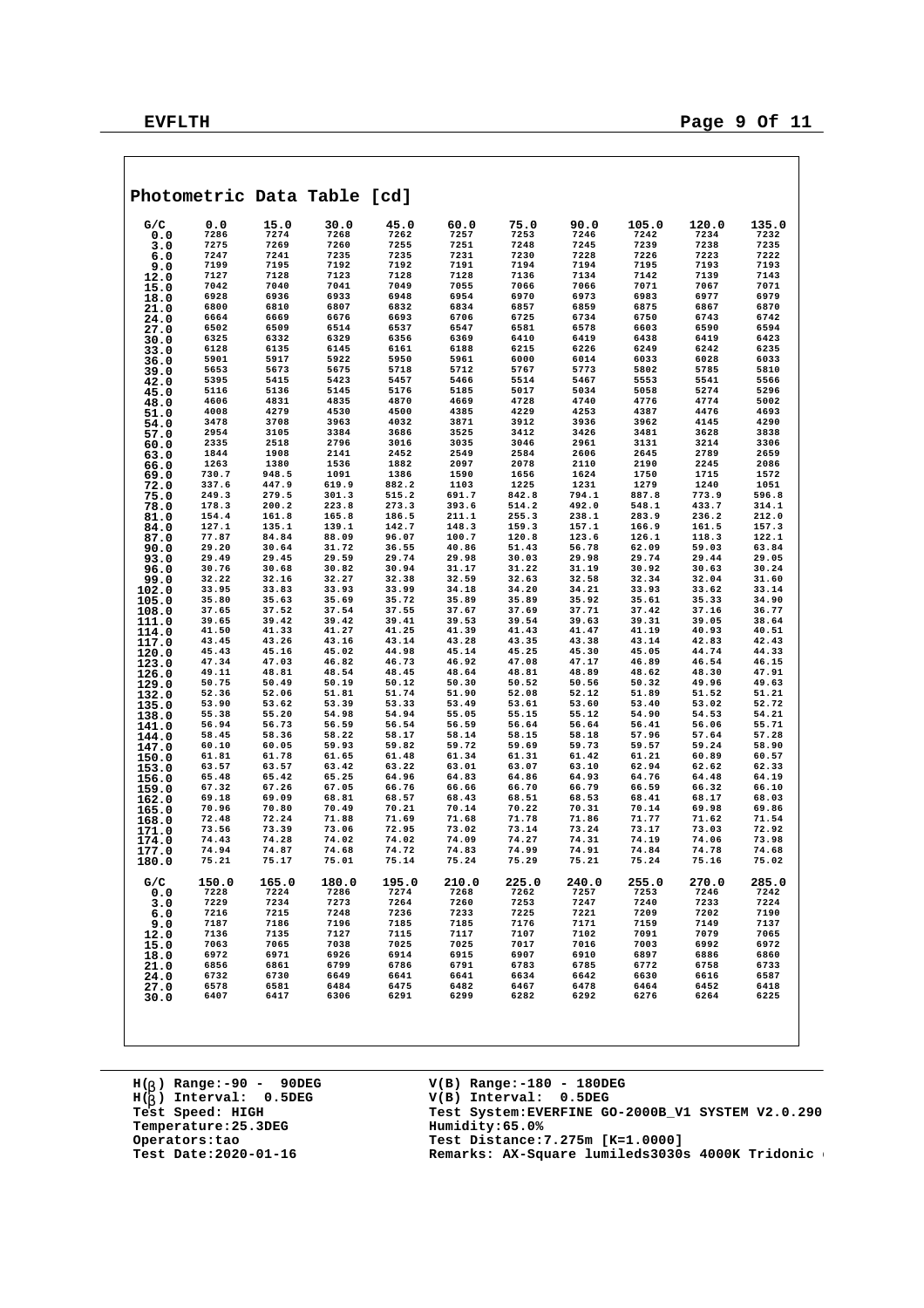|                | Photometric Data Table [cd] |                |                |                |                |                |                |                |                |                |
|----------------|-----------------------------|----------------|----------------|----------------|----------------|----------------|----------------|----------------|----------------|----------------|
| 33.0           | 6236                        | 6237           | 6102           | 6089           | 6097           | 6076           | 6085           | 6066           | 6050           | 6009           |
| 36.0           | 6022                        | 6029           | 5875           | 5863           | 5870           | 5856           | 5851           | 5833           | 5819           | 5778           |
| 39.0           | 5793                        | 5807           | 5633           | 5616           | 5627           | 5606           | 5598           | 5584           | 5567           | 5525           |
| 42.0           | 5548                        | 5563           | 5362           | 5355           | 5366           | 5338           | 5331           | 5094           | 5077           | 5031           |
| 45.0           | 5288                        | 5297           | 5083           | 5066           | 5079           | 5044           | 4825           | 4811           | 4799           | 4748           |
| 48.0           | 4984                        | 5009           | 4534           | 4712           | 4774           | 4732           | 4530           | 4359           | 4296           | 4333           |
| 51.0           | 4701<br>4143                | 4492<br>3920   | 3973<br>3451   | 4133<br>3513   | 4434<br>3874   | 4218<br>3880   | 4112<br>3701   | 4004<br>3505   | 3988<br>3489   | 3930<br>3436   |
| 54.0<br>57.0   | 3575                        | 3394           | 2931           | 2924           | 3276           | 3355           | 3205           | 3166           | 3085           | 3099           |
| 60.0           | 3069                        | 2876           | 2270           | 2443           | 2528           | 2826           | 2853           | 2674           | 2665           | 2616           |
| 63.0           | 2437                        | 2252           | 1732           | 1848           | 2064           | 2133           | 2366           | 2210           | 2148           | 2155           |
| 66.0           | 1835                        | 1744           | 1228           | 1330           | 1475           | 1583           | 1880           | 1764           | 1717           | 1717           |
| 69.0           | 1347                        | 1227           | 701.1          | 785.3          | 1008           | 1077           | 1341           | 1298           | 1280           | 1248           |
| 72.0           | 836.3                       | 696.9          | 328.8          | 397.5          | 544.5          | 708.5          | 905.6          | 912.0          | 881.2          | 868.8          |
| 75.0           | 406.9                       | 333.5          | 241.4          | 255.2          | 282.2          | 374.5          | 497.4          | 562.0          | 539.4          | 514.9          |
| 78.0           | 266.5<br>189.7              | 246.2          | 167.9          | 179.8          | 205.0          | 216.8<br>156.5 | 270.0          | 299.0          | 269.4<br>158.0 | 250.8          |
| 81.0           | 157.5                       | 176.2<br>155.5 | 148.7<br>118.4 | 153.8<br>120.1 | 154.8<br>123.2 | 118.3          | 164.9<br>121.0 | 165.8<br>124.5 | 122.7          | 156.6<br>115.3 |
| 84.0<br>87.0   | 121.1                       | 120.4          | 67.04          | 65.39          | 67.45          | 63.26          | 64.93          | 62.87          | 62.01          | 49.86          |
| 90.0           | 64.29                       | 66.08          | 23.01          | 23.22          | 23.30          | 23.56          | 23.73          | 24.01          | 24.07          | 24.20          |
| 93.0           | 28.83                       | 28.55          | 23.99          | 24.22          | 24.36          | 24.68          | 24.84          | 25.16          | 25.19          | 25.34          |
| 96.0           | 29.96                       | 29.65          | 25.25          | 25.48          | 25.67          | 26.02          | 26.24          | 26.53          | 26.59          | 26.71          |
| 99.0           | 31.32                       | 31.00          | 26.70          | 26.97          | 27.17          | 27.57          | 27.81          | 28.11          | 28.20          | 28.27          |
| 102.0          | 32.89                       | 32.54          | 28.41          | 28.63          | 28.90          | 29.26          | 29.54          | 29.81          | 29.91          | 29.96          |
| 105.0          | 34.61                       | 34.24          | 30.11          | 30.43          | 30.61          | 31.05          | 31.25          | 31.62          | 31.63          | 31.74          |
| 108.0          | 36.47<br>38.36              | 36.11<br>38.01 | 32.10<br>34.06 | 32.32<br>34.29 | 32.58<br>34.47 | 32.91<br>34.87 | 33.17<br>35.11 | 33.51<br>35.46 | 33.57<br>35.57 | 33.61<br>35.54 |
| 111.0<br>114.0 | 40.24                       | 39.90          | 36.03          | 36.28          | 36.41          | 36.85          | 37.03          | 37.45          | 37.47          | 37.50          |
| 117.0          | 42.13                       | 41.83          | 38.16          | 38.35          | 38.48          | 38.86          | 39.11          | 39.46          | 39.54          | 39.50          |
| 120.0          | 44.03                       | 43.76          | 40.24          | 40.40          | 40.53          | 40.85          | 41.14          | 41.44          | 41.49          | 41.45          |
| 123.0          | 45.88                       | 45.64          | 42.21          | 42.42          | 42.44          | 42.76          | 42.96          | 43.34          | 43.34          | 43.34          |
| 126.0          | 47.69                       | 47.49          | 44.24          | 44.35          | 44.39          | 44.63          | 44.90          | 45.19          | 45.25          | 45.18          |
| 129.0          | 49.40                       | 49.24          | 46.08          | 46.20          | 46.26          | 46.41          | 46.62          | 46.96          | 46.99          | 46.99          |
| 132.0          | 51.03                       | 50.88          | 47.75          | 47.93          | 47.93          | 48.09          | 48.33          | 48.68          | 48.75          | 48.74          |
| 135.0          | 52.58<br>54.07              | 52.43<br>53.91 | 49.57<br>51.31 | 49.66<br>51.43 | 49.75<br>51.47 | 49.84<br>51.63 | 50.08<br>51.91 | 50.44<br>52.24 | 50.57<br>52.33 | 50.55<br>52.35 |
| 138.0          | 55.55                       | 55.40          | 53.15          | 53.27          | 53.32          | 53.49          | 53.76          | 54.10          | 54.13          | 54.17          |
| 141.0<br>144.0 | 57.11                       | 56.94          | 55.13          | 55.21          | 55.31          | 55.46          | 55.73          | 56.04          | 56.06          | 56.04          |
| 147.0          | 58.72                       | 58.54          | 57.24          | 57.27          | 57.39          | 57.52          | 57.76          | 58.03          | 58.08          | 58.01          |
| 150.0          | 60.41                       | 60.21          | 59.35          | 59.43          | 59.47          | 59.64          | 59.81          | 60.09          | 60.07          | 60.05          |
| 153.0          | 62.18                       | 62.00          | 61.59          | 61.68          | 61.70          | 61.86          | 61.95          | 62.24          | 62.18          | 62.17          |
| 156.0          | 64.09                       | 63.88          | 63.96          | 63.98          | 64.05          | 64.09          | 64.17          | 64.38          | 64.36          | 64.31          |
| 159.0          | 66.02                       | 65.83          | 66.14          | 66.21          | 66.20          | 66.26          | 66.25          | 66.46          | 66.38          | 66.38          |
| 162.0          | 67.92<br>69.77              | 67.76<br>69.63 | 68.32<br>70.28 | 68.30<br>70.23 | 68.37<br>70.28 | 68.37<br>70.30 | 68.37<br>70.34 | 68.48<br>70.39 | 68.45<br>70.37 | 68.38<br>70.24 |
| 165.0<br>168.0 | 71.44                       | 71.34          | 71.81          | 71.85          | 71.88          | 71.92          | 71.99          | 72.10          | 72.09          | 71.95          |
| 171.0          | 72.81                       | 72.73          | 73.10          | 73.09          | 73.19          | 73.21          | 73.30          | 73.34          | 73.49          | 73.32          |
| 174.0          | 73.83                       | 73.70          | 74.17          | 74.06          | 74.17          | 74.22          | 74.32          | 74.29          | 74.39          | 74.39          |
| 177.0          | 74.48                       | 74.40          | 74.96          | 74.82          | 74.83          | 74.90          | 75.03          | 74.98          | 75.05          | 75.04          |
| 180.0          | 74.81                       | 74.80          | 75.27          | 75.10          | 75.08          | 75.08          | 75.29          | 75.23          | 75.25          | 75.18          |
| G/C            | 300.0                       | 315.0          | 330.0          | 345.0          |                |                |                |                |                |                |
| 0.0            | 7234                        | 7232           | 7228           | 7224           |                |                |                |                |                |                |
| 3.0            | 7221                        | 7211           | 7208           | 7201           |                |                |                |                |                |                |
| 6.0            | 7181                        | 7172           | 7165           | 7153           |                |                |                |                |                |                |
| 9.0            | 7129                        | 7112           | 7104           | 7089           |                |                |                |                |                |                |
| 12.0           | 7054                        | 7032           | 7020           | 7005           |                |                |                |                |                |                |
| 15.0           | 6958<br>6843                | 6936<br>6816   | 6921<br>6805   | 6900<br>6780   |                |                |                |                |                |                |
| 18.0<br>21.0   | 6715                        | 6682           | 6664           | 6641           |                |                |                |                |                |                |
| 24.0           | 6562                        | 6525           | 6513           | 6486           |                |                |                |                |                |                |
| 27.0           | 6394                        | 6353           | 6335           | 6311           |                |                |                |                |                |                |
| 30.0           | 6212                        | 6158           | 6145           | 6112           |                |                |                |                |                |                |
| 33.0           | 5993                        | 5951           | 5935           | 5897           |                |                |                |                |                |                |
| 36.0           | 5753                        | 5722           | 5696           | 5660           |                |                |                |                |                |                |
| 39.0           | 5496                        | 5467           | 5442           | 5402           |                |                |                |                |                |                |
| 42.0           | 5232                        | 5190           | 5163           | 5128           |                |                |                |                |                |                |
| 45.0           | 4746<br>4428                | 4884<br>4567   | 4875<br>4553   | 4831<br>4272   |                |                |                |                |                |                |
| 48.0           | 4096                        | 4076           | 4002           | 3704           |                |                |                |                |                |                |
| 51.0<br>54.0   | 3592                        | 3610           | 3417           | 3034           |                |                |                |                |                |                |
| 57.0           | 3134                        | 2978           | 2769           | 2517           |                |                |                |                |                |                |
| 60.0           | 2745                        | 2394           | 2145           | 1907           |                |                |                |                |                |                |
| 63.0           | 2212                        | 1799           | 1618           | 1381           |                |                |                |                |                |                |
| 66.0           | 1623                        | 1259           | 1119           | 862.4          |                |                |                |                |                |                |
|                |                             |                |                |                |                |                |                |                |                |                |
|                |                             |                |                |                |                |                |                |                |                |                |
|                |                             |                |                |                |                |                |                |                |                |                |
|                |                             |                |                |                |                |                |                |                |                |                |